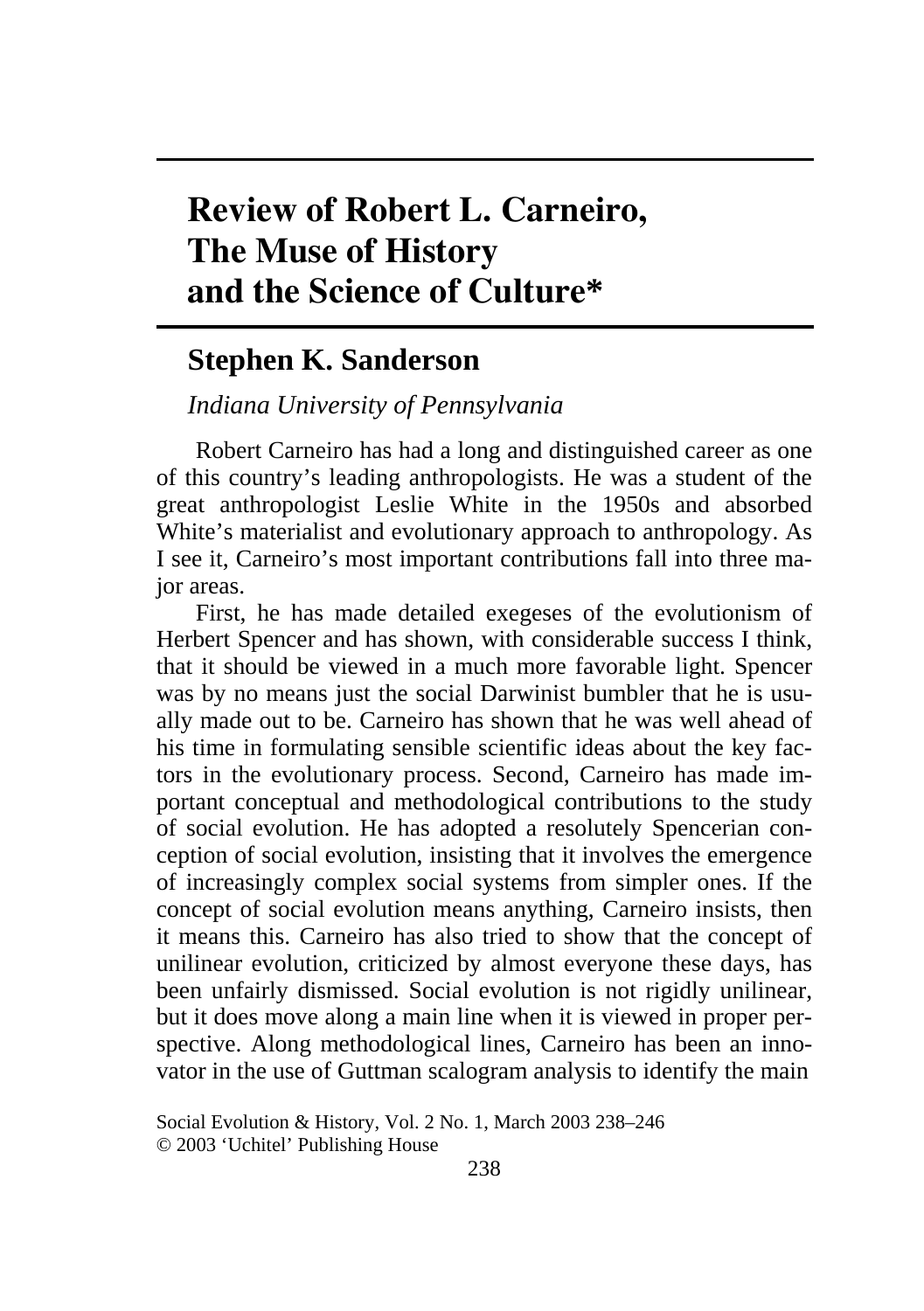line of evolution. And finally, and probably most importantly, Carneiro has developed a famous theory of the origin of the early state in the centers where it was born in the ancient world: Egypt, Mesopotamia, China, India, Mesoamerica, and Peru. This theory, perhaps the best known of all state-origin theories, makes population pressure, warfare, and what Carneiro has called environmental circumscription the key factors in state evolution.

Carneiro's new book, *The Muse of History and the Science of Culture,* is in many ways a summing up and pulling together of these and other closely related themes. It is a capstone work, integrating several decades of sustained thought. What are the book's main arguments? For the most part, it is a response to those historians who claim that history is mostly a lot of noise signifying nothing; that there is no determined historical process; that history is made by individuals, especially – or perhaps only – by Great Men; and that it is human thought - ideas - that are the prime movers of historical change. I found Carneiro's argument against the causal role of ideas especially compelling. In Carneiro's words (2000: 141–42):

What are we to say about something so obvious and indisputable as that ideas precede actions? Only that if it is actually meant to pass for analysis, it is analysis of the most rudimentary, and superficial kind... *Of course,* ideas precede actions! Nothing could be simpler or clearer. Even Marxists, generally regarded as allowing only material conditions into the pantheon of behavioral determinants, readily admit this. Engels, for instance, cheerfully conceded that 'all the driving forces of the actions of any individual person must pass through his brain, and transform themselves into motives of his will in order to set him into action'.

The real question is, what gives rise to the ideas that enter people's minds and cause them to behave as they do? *Where* do these ideas come from? And unless one is a dedicated Platonist, ideas are not uncaused causes. They emerge out of antecedent conditions.

As a materialist, like Carneiro, I couldn't agree more.

Although by no means denying that historical events are always in some sense unique, Carneiro wants to play this down and to create a science of history. He wants to be nomothetic rather than ideographic. Chapter 6 of his book argues this position and tells us how to do it: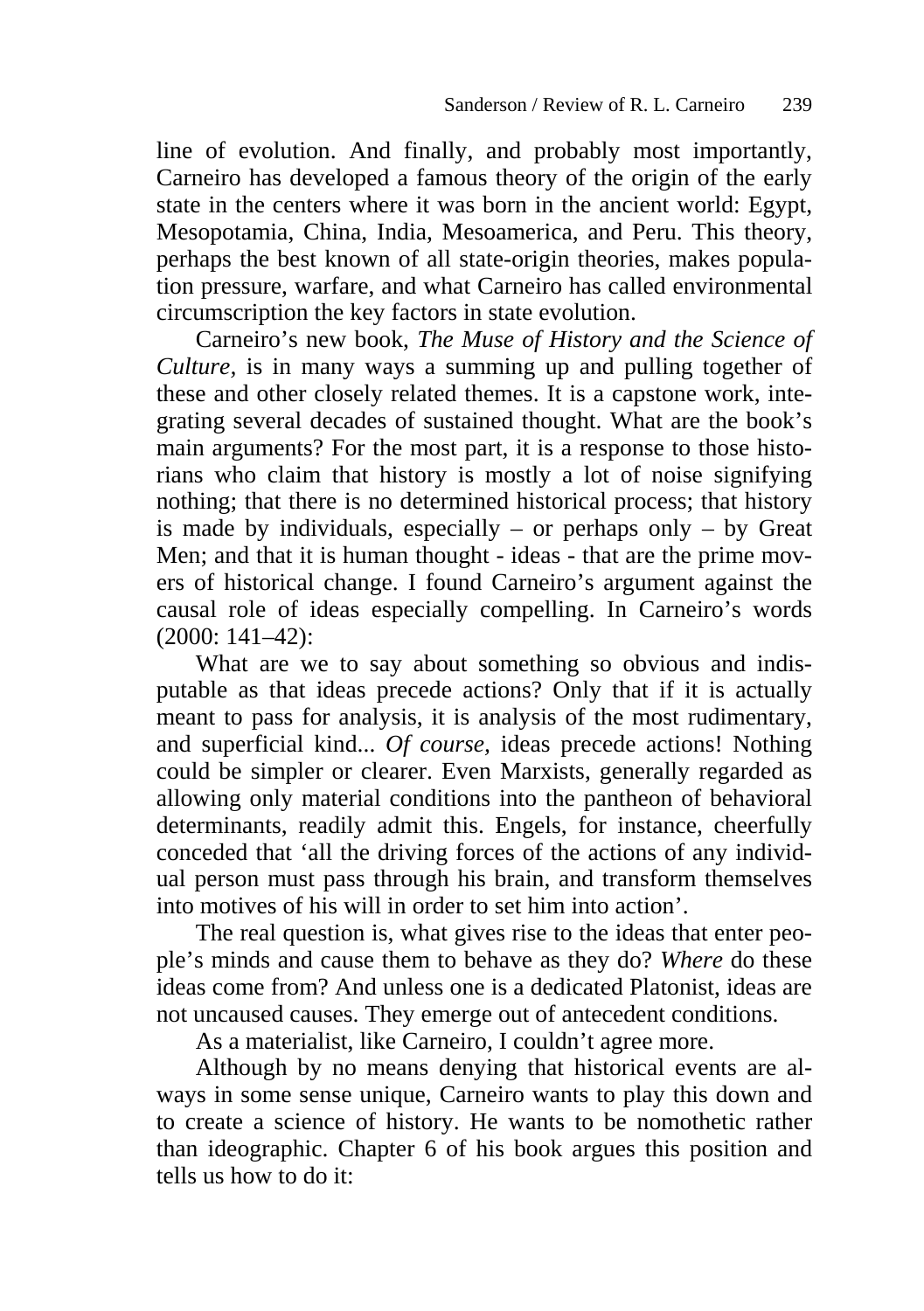240 Social Evolution & History / March 2003

First, one must dissolve an event out of its specific space-andtime matrix and place it into a broader context, where it becomes a member of a general class *of phenomena.* Second, one must cast the net wide enough to gather as many comparable instances of the phenomenon as possible. What this second step implies is clear enough. If history is to be a science at all, it must be broadly *comparative.*

Some historians, Carneiro notes, have welcomed this approach; he mentions in particular William McNeill. But we cannot rely on historians alone to amass the amount of comparative data necessary for a true science of history. One must look to the anthropologist as well to find the needed reservoir of facts. From Carneiro's perspective, the study of history must be the study of long-term social evolution, of the broad patterns that one can discern in the historical and anthropological record of human societies.

From Carneiro's point of view, another name for the process of social evolution is the *culture process.* This is 'the matrix of everchanging and blending circumstances - with particular individuals assumed to be its agents but nonetheless left out of the equation'. It is 'the flow of culture... as a great unitary stream, embracing every cultural tradition, in all places and at all times'. Carneiro illustrates the culture process by way of his own understanding of political evolution, especially the rise of chiefdoms and states throughout the world over the past 6,000 or 8,000 years. Carneiro then generalizes from his theory of political evolution to argue for a materialist understanding of the historical process. History is primarily determined by an ensemble of elements including the physical environment, technology, subsistence, warfare, and economy. Carneiro goes on to offer an additional example of his use of a materialist perspective: the demise of European feudalism in the late Middle Ages. Carneiro tells us that three material conditions were critical to this demise. The first factor was technological; there was the introduction and increasing use of artillery, which made castles, the traditional stronghold of the feudal lord, no longer impregnable. Second, there was an economic factor, which was the great development of commerce, which led buyer-seller relationships to outstrip lord-vassal relationships in the general scheme of things. Finally, a demographic factor loomed important - the rapid growth of cities, which greatly facilitated commercial exchange by agglomerating people in large urban centers. I have trouble not liking this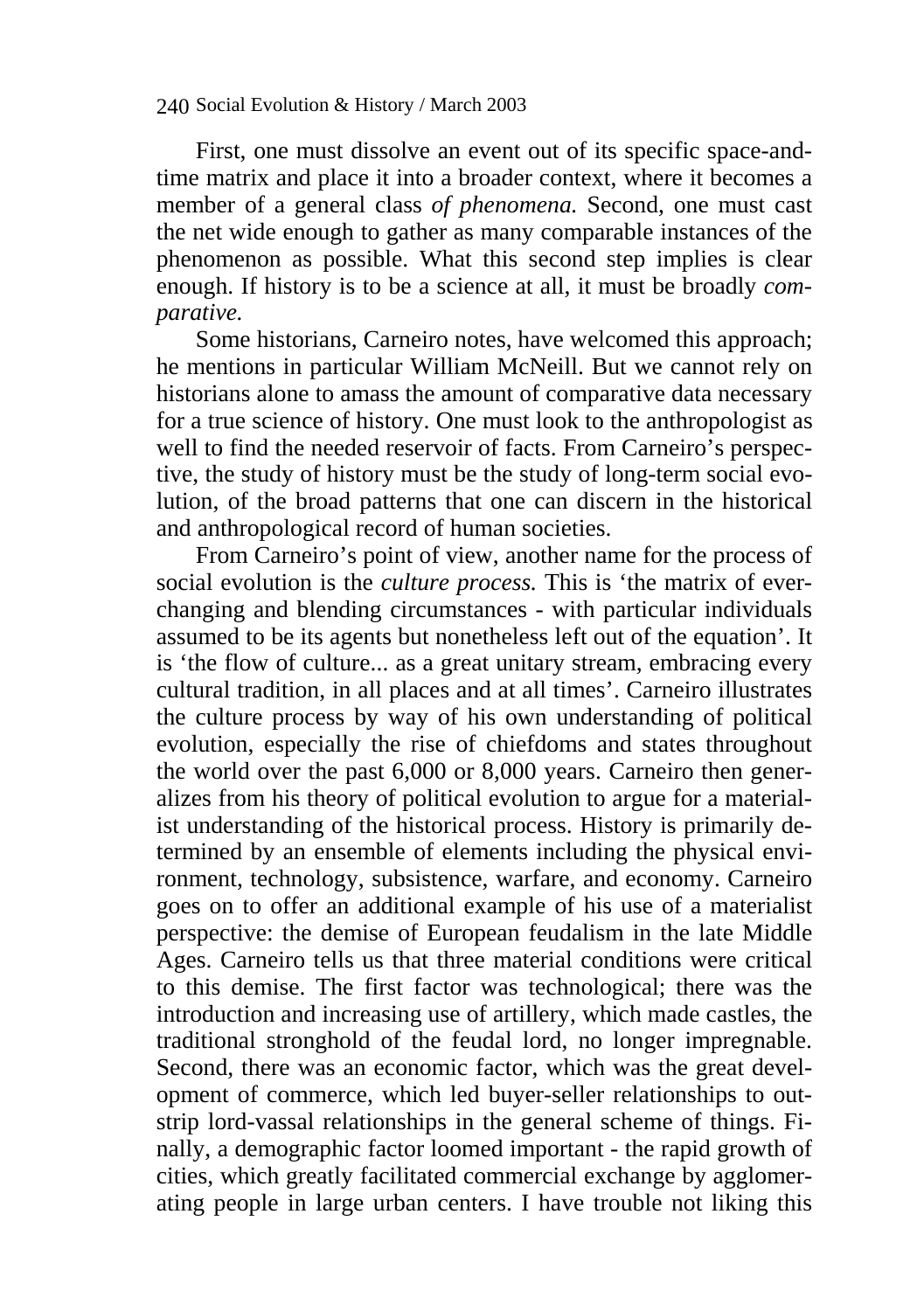theory, for it is actually similar in several important respects to a theory of the rise of capitalism I developed some years ago and of which I am still fond (Sanderson 1994, 1999).

The penultimate chapter of Carneiro's book asks the question, 'Are there laws of history?', answering it in the affirmative, and the final chapter is an attempt to formulate several such laws. A scientific law, for Carneiro, 'is a statement of a strict regularity in the behavior of some element of nature'. The first real historical law was proposed by Leslie White in 1943 – 'Other factors remaining constant, culture evolves as the amount of energy harnessed per capita per year is increased, or as the efficiency of the instrumental means of putting the energy to work is increased'. The anthropologist George Peter Murdock years ago was able to formulate what Carneiro calls 'statistical laws' of cultural development. These laws state the probability of a certain cultural pattern emerging if a certain trait, or, better yet, a certain combination of traits is present. For example, Murdock showed that there is a very high probably – on the order of 80 to 90 percent *–* of lineal kinship terminology (which is the form used in the United States and other industrial societies today, as well as in many huntergatherer societies) being present if a society is also characterized by monogamous marriage, the isolated nuclear family; neolocal residence, and the absence of exogamous lineages or clans. Carneiro also refers to the famous law of cultural evolution formulated many years ago by the anthropologist Elman Service, the so-called Law of Evolutionary Potential: 'The more specialized and adapted a form in a given evolutionary stage, the smaller is its potential for passing to the next stage'.

But Carneiro, as one might well imagine, has not left it simply to others to formulate laws of history. He has several of his own, three of which he presents in this last chapter. The first of these has to do with societal complexity as a function of population size. Carneiro formulates the relationship quantitatively and expresses it in terms of a mathematical formula, which I, being somewhat mathematically challenged, will not attempt to reproduce here. A second law involves predicting the time it will take for chiefdoms to evolve from a set of autonomous villages. This is a function of W, the area of arable land within a circumscribed valley or island; C, the area required to provide the average person with the amount of food he or she normally obtains from agriculture over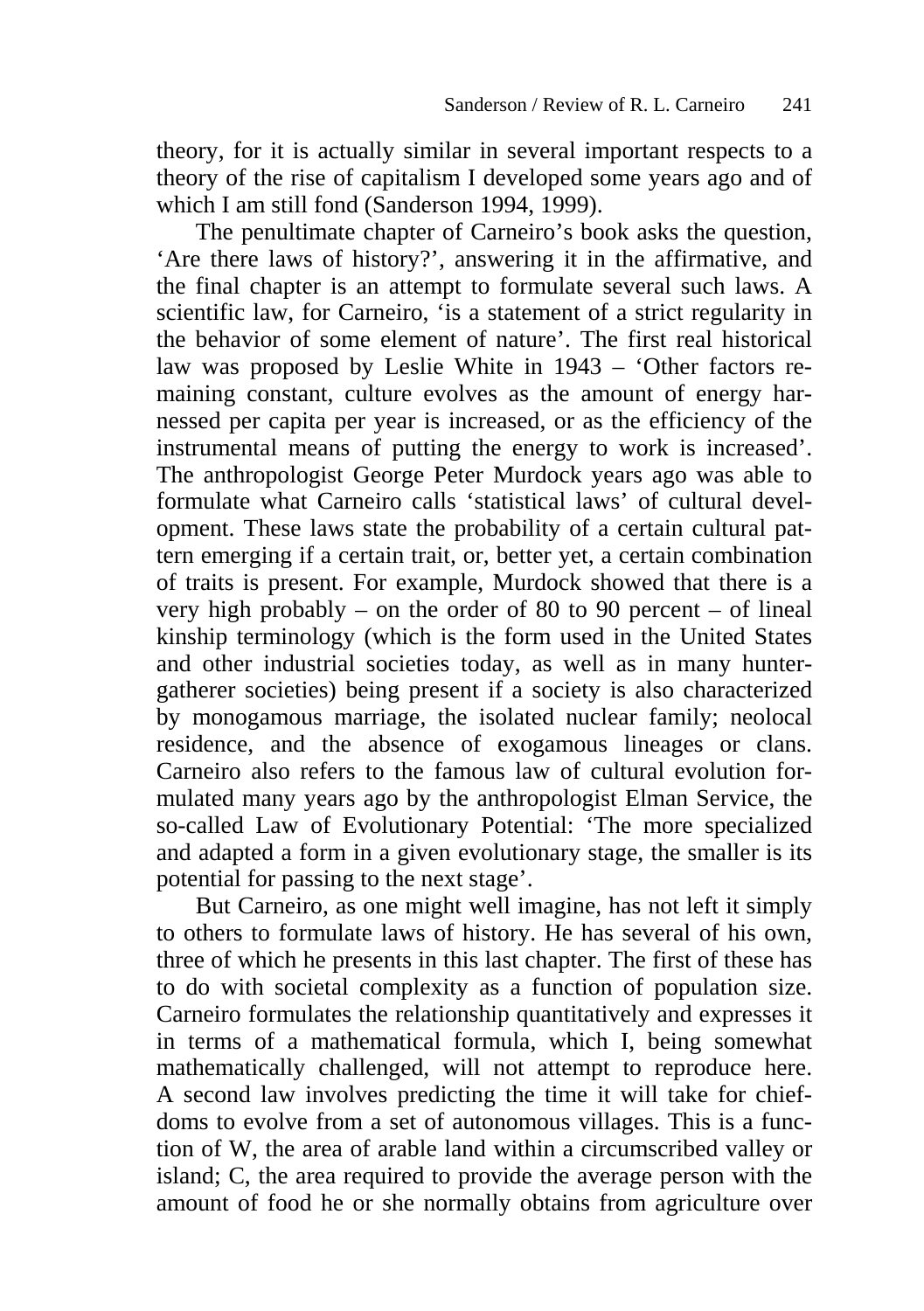the course of a year; P, the total population of the valley or island; and R, the average annual rate of population increase. This law is also expressed in terms of a mathematical formula. Finally, Carneiro presents a law of cultural development using Guttman scalogram analysis. This states that 'the *further apart* two traits are in a general evolutionary sequence, the more likely it is that in any given society the two will have evolved in the *same relative order'.*  Conversely, the *closer* two traits are in a general evolutionary sequence, the greater the likelihood that this order might have been *reversed* in the way any given society developed them'. This law, it would appear, has been inductively arrived at by the examination of a large mass of cross-cultural data. According to Carneiro, it is no more presumptuous to call this a law than to call Boyle's Law of Gases a law. Both, he claims, are examples of statistical laws.

I agree with most of Carneiro's ideas in this book, and on a second reading I found that it contains some gems that I did not fully appreciate the first time around. (These are especially to be found in the last two chapters, I think.) He and I have long been on the same theoretical wavelength. But, since I have known Carneiro for more than a decade, and since I was a great admirer of his work before I met him, I do not want to be thought guilty of mere hagiography. So let me state some of the areas where I have some disagreement with his formulations.

First, Carneiro wants to limit the definition of social evolution to increasing complexity. Correspondingly, Carneiro thinks of social evolution as a *cumulative* process, or one in which more and more specialized features are added to social systems. There is little doubt that this is a clear trend in social evolution, identified as early as Herbert Spencer and emphasized by such sociologists as Durkheim and Parsons; to a large extent social evolution is a cumulative process. However, it is both more than that and other than that. It is a *transformative* process just as much as a cumulative one, and this is a process that is *logically* – if not always *empirically –* independent of growing complexity. For example, the Neolithic Revolution that began some 10,000 years ago introduced agriculture and settled village life into the world, and societies surely became more complex and added elements that they did not have before. Yet at the same time people were beginning to adopt *a new way of life.* There was a *qualitative* change as well as a *quantitative* one. Similarly, the transition to the modern capitalist world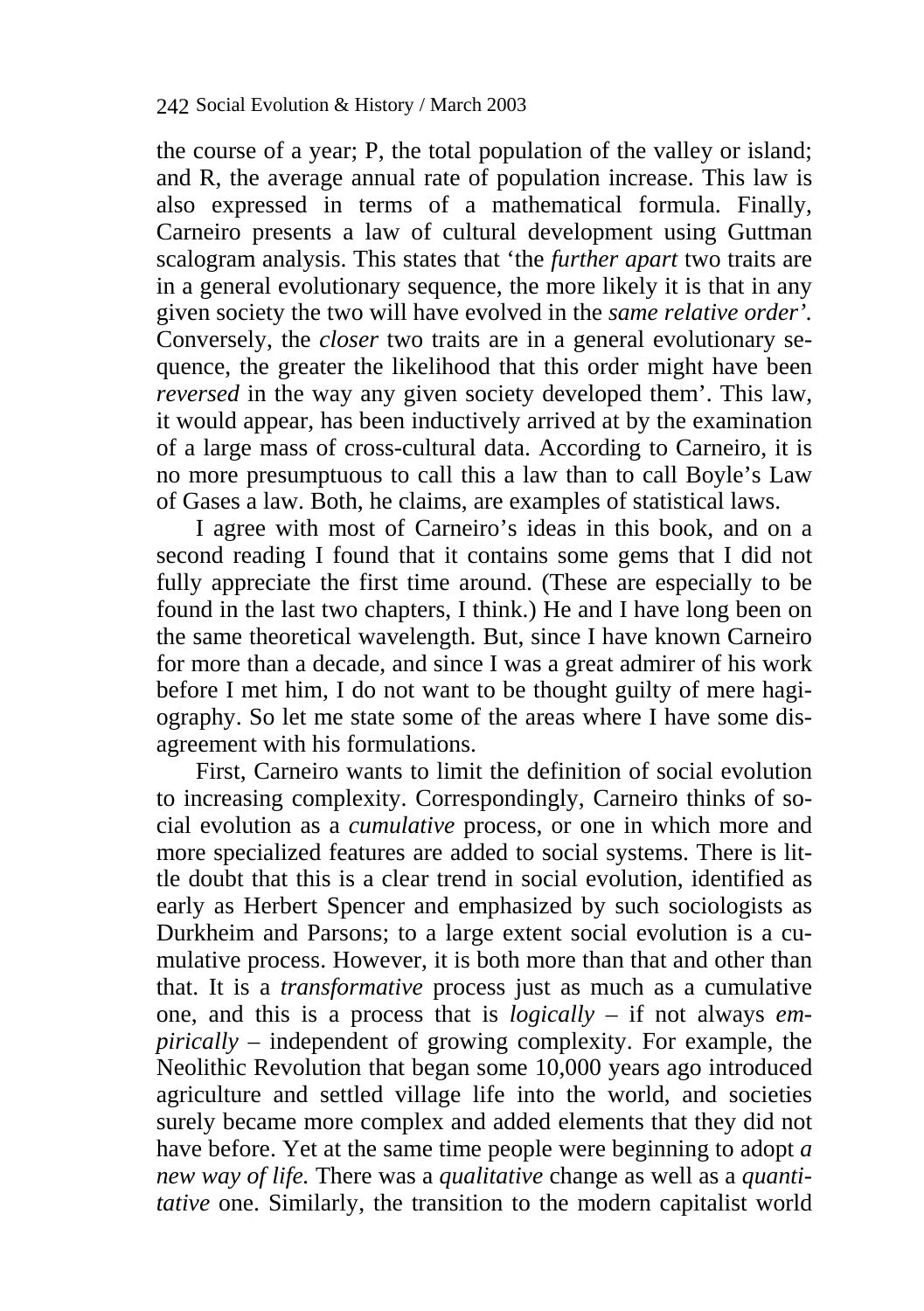that began some 500 years ago in Western Europe was characterized just as much by qualitative as by quantitative changes despite whatever growth in complexity may have occurred. People began to live in towns and manufacture goods rather than live on farms and produce agricultural goods; a capitalist-worker class dynamic began to replace a landlord-peasant class dynamic, and soon.

Second, I have some disagreement with Carneiro's theory of the origin of the state. Although this is one of the most impressive theories of state origins ever developed, I think it is missing an essential element. Carneiro's central variables are population pressure, warfare, and environmental cirumscription. Population pressure sets everything in motion. When population builds up in a region, warfare frequently results. If land is relatively plentiful people have the option of moving away into previously unoccupied land. However, when land is not sufficiently abundant, or is not well suited to cultivation, this option is not available. Enter environmental circumscription. Circumscribed environments are regions that contain fertile land but in which there are obstacles to movement beyond the region, these obstacles consisting of such things as large bodies of water, mountain ranges, or inhospitable deserts. When population pressure builds up in such regions, warfare intensifies and escalates as societies attempt to take over the land of others. Bands and tribes evolve into chiefdoms, and chiefdoms eventually evolve into states.

While Carneiro has undoubtedly identified some of the key variables in state evolution, there is an economic side to this process that he ignores. Recently I conducted several empirical analyses using data from Murdock's *Ethnographic Atlas* and Murdock and White's Standard Cross-Cultural Sample. With respect to the *Atlas,* three variables turned out to be highly correlated with a society's stage of political evolution. Community size correlated .672 (Pearson r), class stratification .657, and subsistence type .525. Political stage and these three variables were entered into a multiple regression analysis, and together the independent variables explained 56 percent of the variance in political stage. Class stratification was the best predictor, followed very closely by community size. Subsistence type was a much poorer predictor than either of these. A similar multiple regression analysis was conducted for the Standard Cross-Cultural Sample. Here the independent variables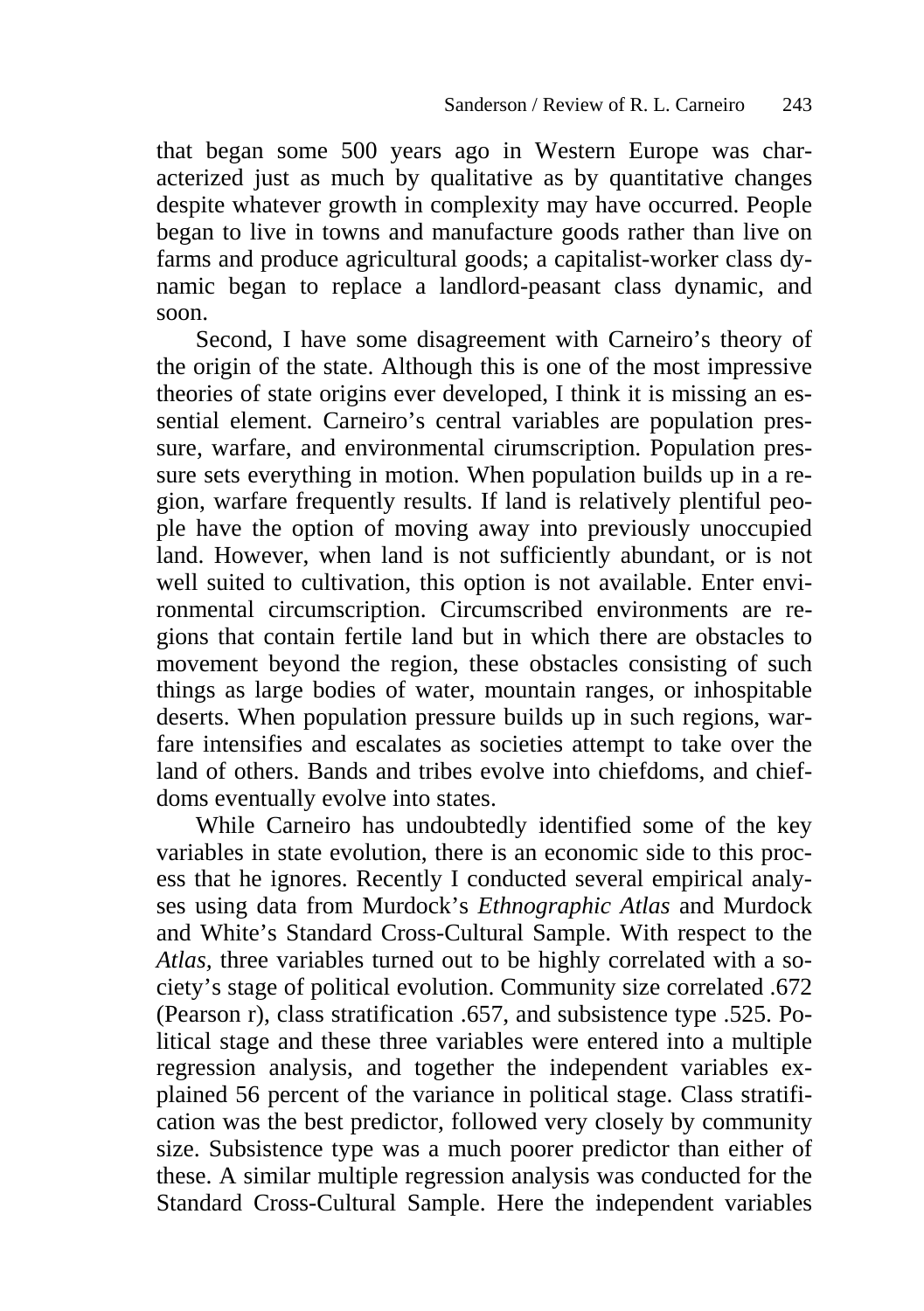were social stratification (a slightly better measure than class stratification), community size, population density, and subsistence type. All of the independent variables were moderately to strongly correlated with political stage, but community size and population density washed out completely when the other variables were partialed out. Subsistence type and social stratification together explained 65 percent of the variance, with stratification explaining a clear majority of this. These findings suggest to me that political evolution is to a very large extent a matter of the struggle for wealth, a process not recognized by Carneiro. This puts Marxianoriented theories into the picture as identifying a crucial part of the process of political evolution. This does not mean that Carneiro's theory is wrong, just that the processes he identifies have to be reinterpreted. If warfare is a major part of the process of state evolution, and I suspect it is, then it should be seen as motivated by the struggle for wealth and power rather than just the struggle for more land to feed more people.

Finally, let me say something about what Carneiro calls the *culture process* and the role of individuals in historical change. As an anthropologist, Carneiro wants to make culture a central, if not *the* central, concept. No surprise there. But what is culture, what does it do, how is it formed, and how does it relate to individuals? For Carneiro, as for most other anthropologists, I fear it is a disembodied entity with a life of its own. On p. 223 Carneiro tells us that to 'grasp the causes of these great [historical] movements, it is not to individuals, with all their quirks and foibles, that we must look. Rather, it is to the flow of the culture process'. On the previous page he had told us that, *'Of course* it is the actions of individuals that constitute the ore that the historian mines', but that 'the problem arises when we try to *account for* what human beings have done'. And to account for individual actions, Carneiro seems to be saying that individuals are simply the *carriers* of cultural forces. On pp. 226 and 227 he says that [cultural] forces act by penetrating the consciousness and wills of individuals, taking possession of them, and making their human vehicles feel that those great social ends toward which these forces are inexorably pushing them are *their very own personal goals...* Being surrounded and possessed by his culture, imbibing it at his mother's breast, the individual becomes its unconscious and willing tool.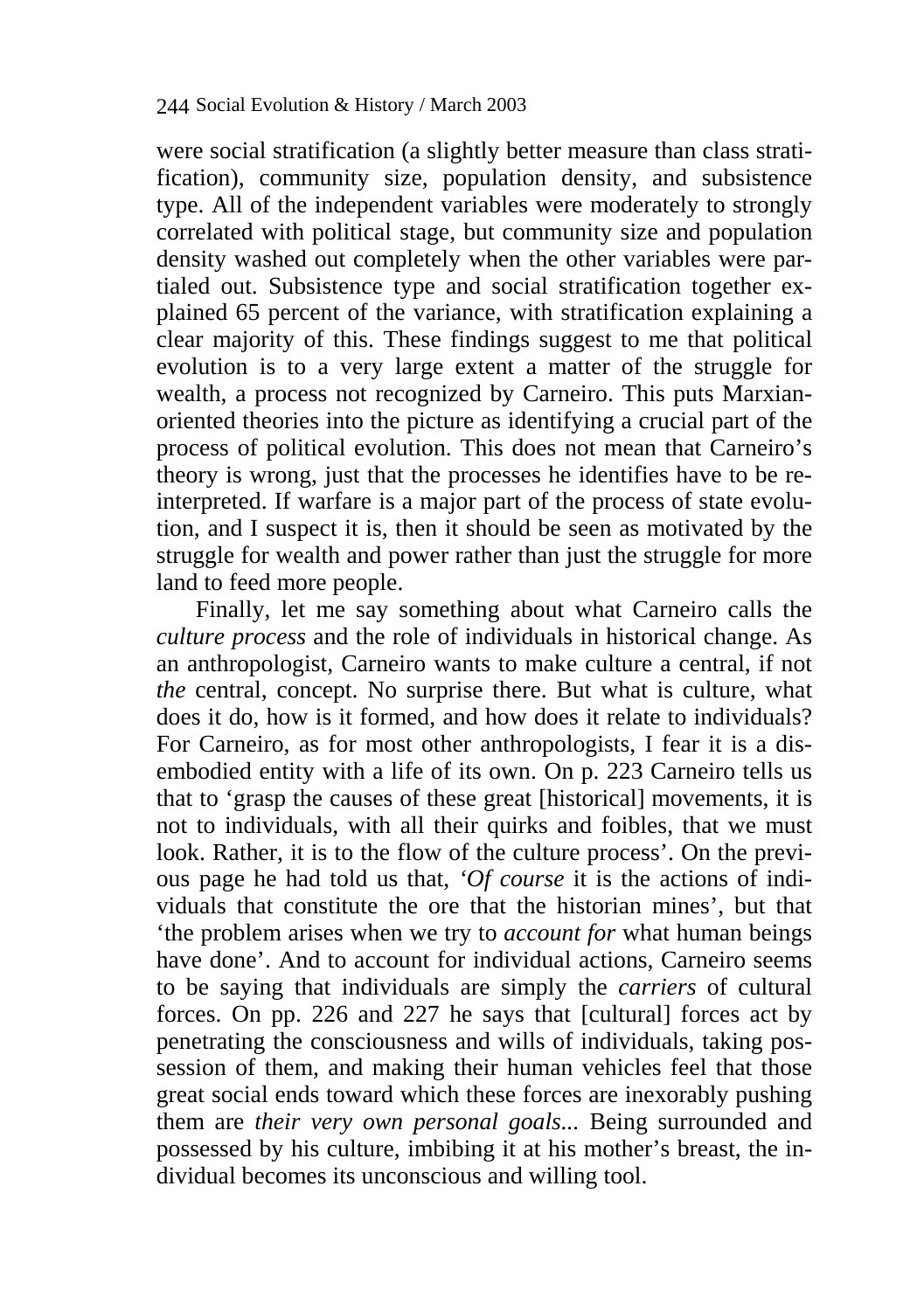Note the language - humans are but *vehicles* for, or *unconscious tools of,* cultural forces. But then arises a crucial question: *whence these cultural forces themselves* How did they come into existence? I do not find an answer to this question in Carneiro's book because 1 don't think he feels it is a question that has to be answered. My own answer would be that cultural forces, which do indeed exist and are real enough, *are created by individuals* on the basis of their fundamental needs, goals, inclinations, tendencies, and so on, within the context of the constraints imposed on them by their physical environment and by the cultural forces created by individuals in the past. This leads us in the direction of developing a concept of what individuals are like, of human nature, if you will. I know that Carneiro doesn't want to go in this direction. But if we are truly to understand historical change in the nomothetic and scientific sense Carneiro recommends – and I fully agree that we need to understand historical change in this way – then I think that moving along this path is imperative.

In conclusion, this is a very important book reflecting a lifetime of thought by a distinguished anthropologist, even if it is not perfect. It should be read by all historians, even though it won't be, and most historians who do read it probably won't like it – unless they are among the very few who are already converted.

#### **NOTE**

<sup>\*</sup> This review was originally written as a talk in an author-critics session at the annual meetings of the Social Science History Association, Pittsburgh, Oct 28 2000.